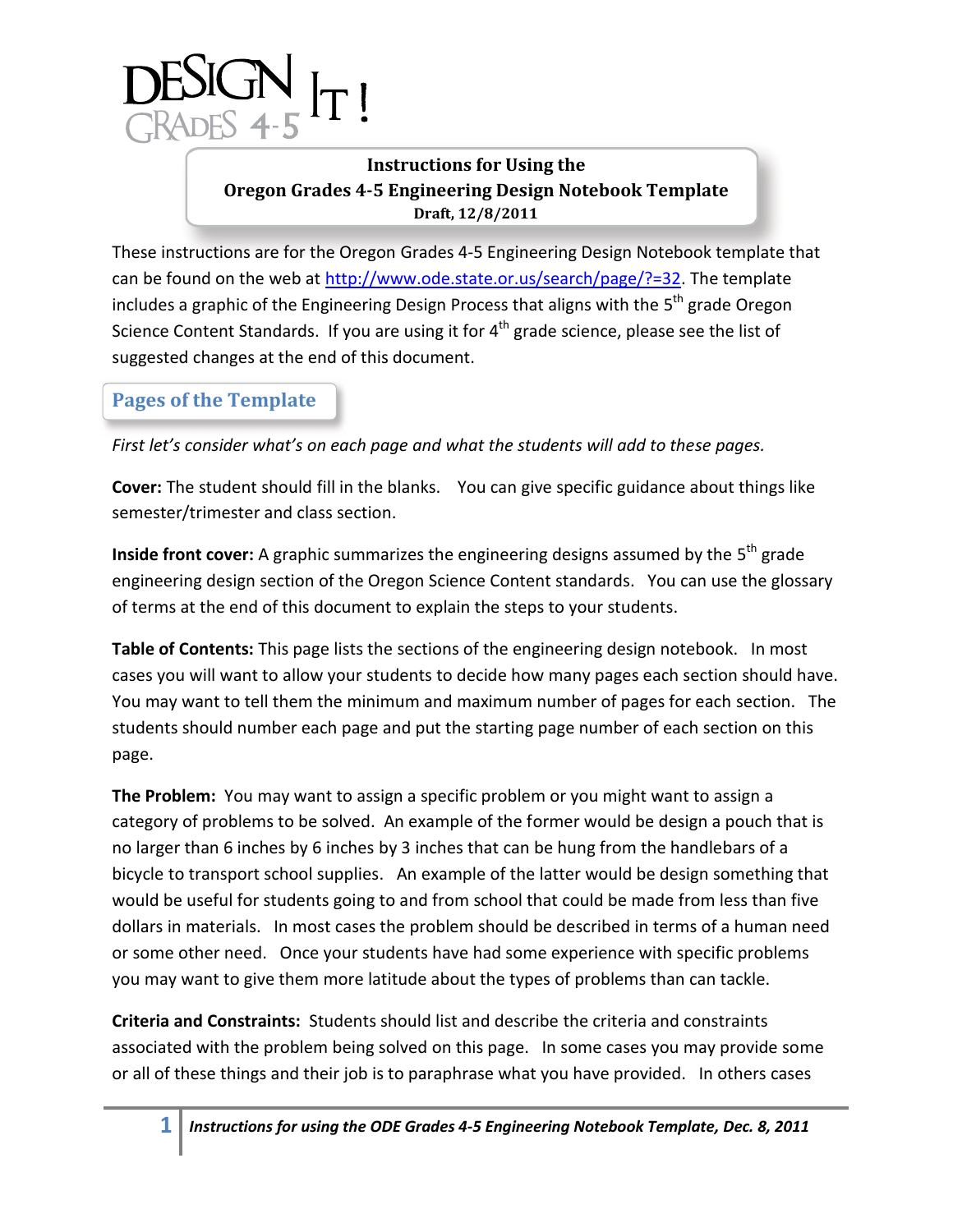you may ask them to come up with criteria, constraints and priorities based on their experience with the category of problem you have assigned. If there is time they may also want to survey possible users of the solution to better understand their needs or do library or web research on the need.

**Possible Solution:** Students should describe a possible solution that uses science principles.

**The Design:** The student should use drawings and words to describe how what the solution looks like and how it works. Students should then build the solution or something like it, perhaps a scale model.

**Analysis:** The student should explain how much it would cost to build or manufacture the solution and how safe or unsafe it would be to use the solution. They should also explain how building the solution or using it might affect the environment. Most solutions don't work all the time especially if they are used in new ways so the student should describe what would happen if the solution fails. While the  $5<sup>th</sup>$  grade standard does not mention testing the solution, any tests the student performs on the solution should be described here.

# **Ways of Using the Template**

*The template can be used in several ways.* 

- **(1) "Loose-leaf" individually bound notebooks:** Provide each student with copies all the pages of the template. They can use the graph paper and lined paper at the end of the template to make additional sheets to insert in the various sections or you can provide supplies of these two sheets for students who need extra pages. Notebooks may be "bound" according to your or the students' preferences using staples, report covers, three-ring binders, or some other method.
- **(2) "Glue-stick" customization for pre-bound composition notebooks**: Provide each student with copies of all the pages of the template except the blank lined page at the end of the template. Students should glue pages onto pages in the composition book as they are completed. When students need additional pages in a section they can use the notebook pages without gluing on pages or they can glue copies of the graph paper onto composition pages. The Table of Contents Page should be updated as new sections in the notebook are started.

Alternatively, the students can use the template as guidelines for what they handwrite on the pages of the composition books.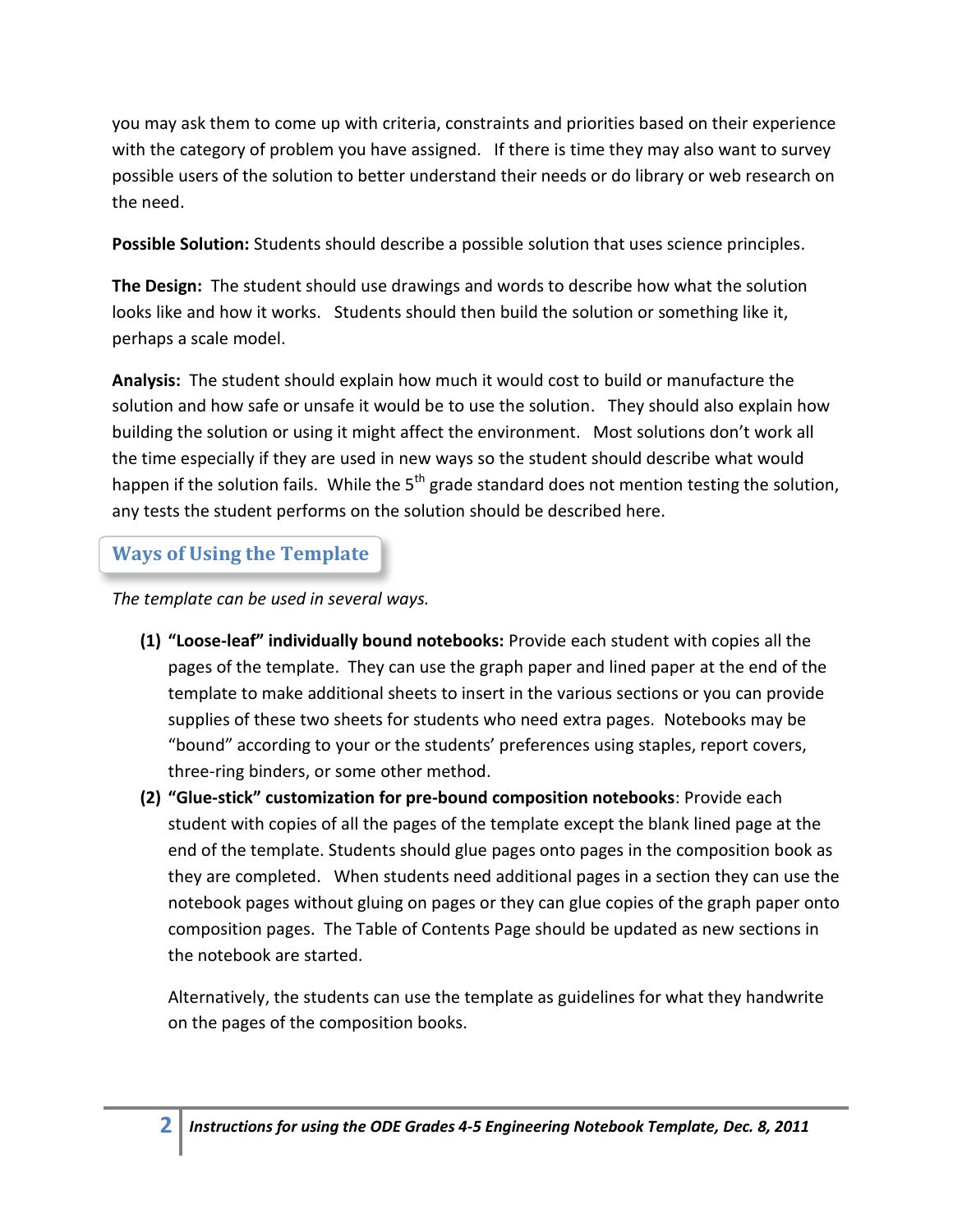- **(3) "Pre-bound" individual notebooks:** Provide each student with either a full-size or halfsize copy of this template, choosing the number of pages you think is appropriate for each step. Here is one possible solution that assumes half-size pages**:**
	- o 1 each Cover
	- o 1 each Inside front cover Engineering Design Process graphic
	- $\circ$  1 each Table of Contents
	- o 1 each Introduction
	- $\circ$  1 each The Problem
	- o 1 each Criteria and Constraints
	- o 2 each Possible Solution
	- o 3 each The Design
	- o 3 each Analysis
	- $\circ$  1 each Inside back cover
	- o 1 each Back cover

If you use this format you can pre-number all the pages and fill in the Table of Contents with the page numbers of the first page of each section.

## **Suggestions for Design Notebooks for 4th Grade**

The Oregon Science Content Standards do not require coverage of criteria and constraints for 4<sup>th</sup> grade students so you may want to leave that section out of your template for those students. The Analysis section can be replaced with a Tests section where students describes the tests they performed to see how well their solutions worked.